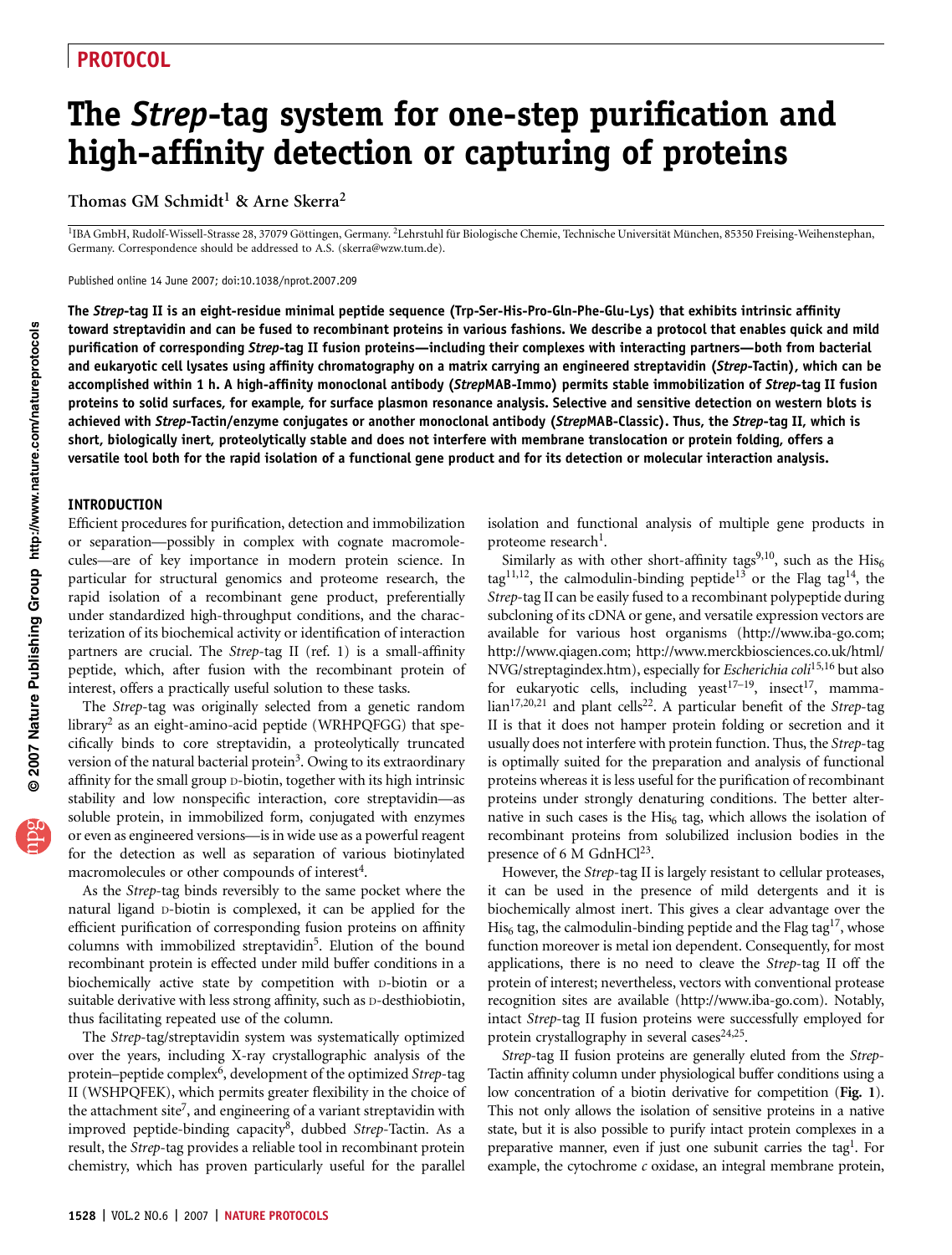was isolated after complexation with a cognate recombinant antibody fragment equipped with the Strep-tag and the crystal structure of the entire assembly was subsequently determined<sup>26</sup>. Furthermore, the Strep-tag II was successfully applied for the identification of protein interaction partners in proteomics research<sup>21,22</sup>. In this context, the use of a tandem arrangement of two Strep-tag II sequences appeared to be advantageous for higher purification yields of protein complexes, also allowing the application of elevated detergent concentrations to reduce background.

The readily reversible affinity interaction has more recently been used to develop a method that even permits the isolation of live antigen-specific T cells. To this end, multimers of recombinant MHC/Strep-tag II fusion proteins charged with an antigenic peptide are formed in the presence of Strep-Tactin and used to stain and separate the cognate T-cell population via cytofluorimetry. Monomerization in the presence of D-biotin leads to rapid dissociation of the biomolecular complex, and the liberated T cells are phenotypically and functionally indistinguishable from untreated cells $27$ .

Owing to the moderate affinity of the Strep-tag II peptide for an individual binding site on Strep-Tactin, with a dissociation constant around  $1 \mu M$  (see ref. 8), the formation of a stable complex between the naturally



Figure 1 | Schematic illustration of the Strep-tag purification cycle. The cell lysate containing the Streptag II fusion protein is applied to a column with immobilized Strep-Tactin (Steps 1 and 2). After a short washing step with a physiological buffer, host proteins are removed (3) and the purified Strep-tag II fusion protein is specifically displaced via competition with a low concentration of p-desthiobiotin (4). D-Desthiobiotin removal is accelerated by application of a HABA solution and indicated via color change from yellow-orange to red (5). Finally, HABA is quickly removed by washing with a small volume of running buffer (6), thus making the column ready for the next purification run (1).

tetrameric streptavidin (or Strep-Tactin) and a Strep-tag II fusion protein requires an avidity effect, which involves multivalency as well

Figure 2 | Purification of rhtTGase from a mammalian cell lysate. HEK 293 EBNA cells transfected with an expression plasmid encoding rhtTGase fused at its C terminus with the Strep-tag II were kindly provided by Dr. Neil Smyth, University of Southampton, UK.



The expression plasmid for rhtTGase was a derivative of pCEP4 (Invitrogen), an Epstein–Barr virus-based plasmid that episomally propagates under antibiotic selection and uses the CMV promoter for efficient expression. Cultivation and preparation of the cleared lysate was essentially performed as described before<sup>28</sup>. In the present example, approximately  $2 \times 10^9$  cells yielded 2.8 mg purified rhtTGase using a Strep-Tactin Superflow column with 5 ml bed volume. (a) Analysis of the protein purification using SDS-PAGE stained with Coomassie brilliant blue. Lane 1: cleared lysate (2 µl; 12.5 ml in total) before loading onto the Strep-Tactin column. Lane 2: column flow-through  $(2 \mu)$ ; 12.5 ml in total). The column was washed five times with 5 ml Buffer W containing 1 mM phenylmethanesulfonyl fluoride (PMSF). Lane 3: pooled washing fractions (2 µl; 25 ml in total). Then, rhtTGase was eluted by the addition of  $6 \times 2.5$  ml Buffer E containing 1 mM PMSF. Lane 4: the first (empty) elution fraction (8  $\mu$ l; 2.5 ml in total). Lane 5: the pooled elution fractions 2–5 containing the purified protein (8  $\mu$ l; 10 ml in total). Lane M shows the molecular size standard with masses given in kDa (0.4 µg protein per band). (b) Detection of the Strep-tag II by StrepMAB-Classic HRP conjugate on a western blot according to the protocol given in **Box 1.** SDS-PAGE was first performed as in (a), whereby only 2 µl of the pooled elution fractions was applied and the sample of the first elution fraction was omitted.

on the side of the recombinant protein. However, the affinity value for monovalent interaction is sufficient for chromatographic pur-

> poses, whereby the strength of interaction is determined by the concentration of available binding sites on the chromatography matrix, and it even constitutes an advantage because the accompanying fast dissociation kinetics ensures sharp elution and high chromatographic resolution (Fig. 2). Yet, for many other applications, it is desirable to detect a Strep-tag II fusion protein with high sensitivity, for example, on a western blot (Box 1) or via histochemical staining, or to stably immobilize it on a solid support (Box 2).

> For detection applications, several Strep-Tactin/enzyme conjugates, such as with calf intestine alkaline phosphatase or horseradish peroxidase (HRP), are commercially available (http://www.iba-go.com). These reagents work nicely for detection of the Strep-tag II fusion protein in an immobilized state, for example, on a western blot, as an avidity effect can occur under these conditions. Alternatively, monoclonal antibodies—for example, StrepMAB-Classic (http://www.iba-go.com),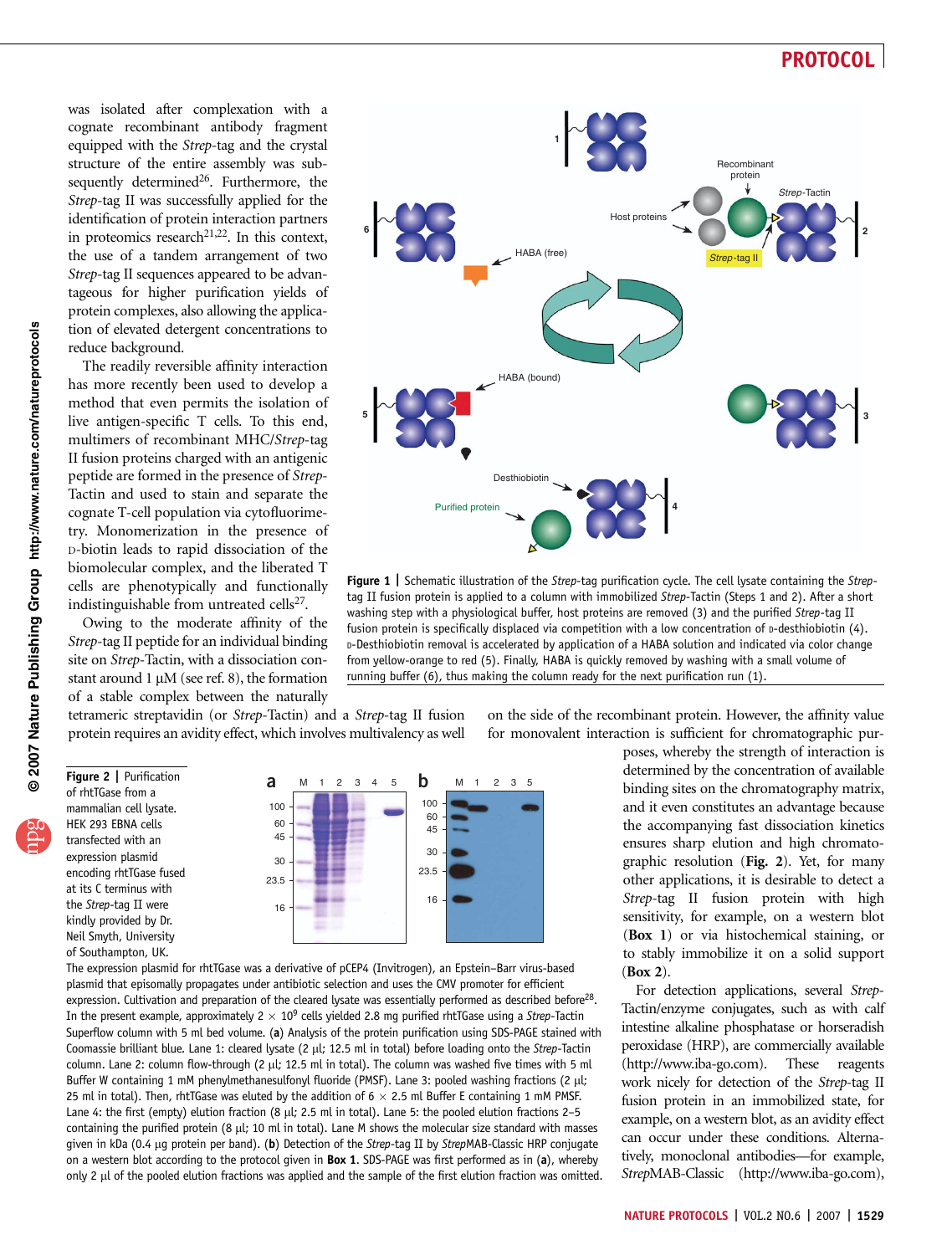### BOX 1 | SENSITIVE DETECTION OF A STREP-TAG II FUSION PROTEIN ON A WESTERN BLOT BY CHEMILUMINESCENCE

1. After SDS-PAGE, transfer proteins to a nitrocellulose membrane by wet blotting for 16 h at 4 °C using Towbin buffer (25 mM Tris base, 192 mM glycine, 0.05% (w/v) SDS, 20% (v/v) methanol) and a tankblot apparatus operated at a constant current of 0.1 A.

2. Block nonspecific binding sites on the nitrocellulose membrane by incubation with blocking buffer (PBS, 0.1% (v/v) Tween 20, 3% (w/v) BSA) upon agitation at room temperature for 1 h.

PAUSE POINT Blocking may also be performed for a longer period, for example, overnight, at 4 °C without shaking.

3. Incubate the blot for 1 h in PBS containing 0.2% (w/v) BSA and 0.1% (v/v) Tween 20 containing StrepMAB-Classic HRP conjugate at a dilution of 1:32,000.

4. Wash the membrane three times for 5 min each with PBS and 0.1% (v/v) Tween 20 and subsequently once for 5 min with PBS.

5. Detect HRP activity on the nitrocellulose membrane by means of the SuperSignal West Pico chemiluminescence kit according to the instructions of the manufacturer and expose to X-ray film for 1 min.

also available as HRP conjugate, or Strep-tag antibody (http:// www.qiagen.com)—can be used for sensitive detection of Strep-tag II fusion proteins using typical immunochemical methods. Recently, a high-affinity monoclonal antibody—StrepMAB-Immo (http://www. iba-go.com)—was developed, which, after immobilization to a solid matrix (e.g., a microtiter plate, paramagnetic beads or a surface plasmon resonance chip), allows the stable capturing of monovalent Strep-tag II fusion proteins (Fig. 3, Box 2).

Taken together, an entire toolbox in conjunction with the Streptag II is now available, which permits not only the quick purification but also the sensitive detection and tight immobilization of corresponding fusion proteins. Here, we describe a standardized protocol for the isolation of a Strep-tag II fusion protein from either a eukaryotic or bacterial cell extract. Recombinant human tissue transglutaminase (rhtTGase), the predominant autoantigen of gluten-sensitive enteropathy<sup>28</sup>, serves as a model protein to illustrate the efficiency of one-step protein purification via the Strep-tag II from a human embryonic kidney (HEK) cell lysate (Fig. 2). In addition, we demonstrate the detection of this protein on a western blot (Box 1) as well as its antibody-mediated immobilization on a Biacore chip, thus enabling real-time interaction analysis (Fig. 3, Box 2).

## MATERIALS

- **REAGENTS**
- .Buffer W (100 mM Tris-HCl pH 8.0, 150 mM NaCl and 1 mM EDTA); EDTA may be omitted from Buffer W in case of metalloproteins
- .Buffer E (Buffer W containing 2.5 mM D-desthiobiotin); EDTA may be omitted from Buffer E in case of metalloproteins
- .Buffer R (Buffer W containing 1 mM 2-(4-hydroxyphenylazo)benzoic acid (HABA))
- $\cdot$  D-Desthiobiotin (IBA)  $\triangle$  CRITICAL D-Desthiobiotin is synthesized from D-biotin. Commercial preparations may contain residual D-biotin, which inactivates streptavidin as well as the Strep-Tactin affinity matrix owing to irreversible complex formation. Ask for a corresponding certificate of analysis.
- .HABA (Sigma, #H5126)
- 
- Strep-Tactin Superflow, 1 or 5 ml bed volume (IBA)<br>• Disposable columns (0.5–2 ml bed volume; Pierce, #29920; 3–10 ml bed volume; Bio-Rad, #732-1010)
- $\cdot$ PBS (4 mM KH<sub>2</sub>PO<sub>4</sub>, 16 mM Na<sub>2</sub>HPO<sub>4</sub>, 115 mM NaCl, pH 7.4)  $\cdot$  Tween 20 (Sigma, #P7949)
- 
- 
- BSA (Sigma, #A7906)<br>• StrepMAB-Classic HRP conjugate (IBA)
- $\cdot$ Rabbit anti-mouse IgG (Biacore, BR-1005-14)
- .Nitrocellulose (Protran, Whatman, #BA83 or #BA85)

### **PROCEDURE**

1| Column equilibration: wash the column containing Strep-Tactin Superflow matrix with 2 column bed volumes (CV) of Buffer W. Choose a sufficient bed size, for example 1 or 5 ml, to fully capture the recombinant protein present in the amount of cleared lysate to be applied. Strep-tag fusion protein capacity is usually in the range of 50–100 nmol ml $^{-1}$  packed resin.

- .SuperSignal West Pico chemiluminescence kit (Pierce, #34077)
- 
- StrepMAB-Immo (IBA)<br>• CM5 sensor chip (carboxydextran surface; research grade; Biacore/GE Healthcare)<br>• 0.1 M N-hydroxysuccinimide (Biacore, #BR-1000-50)
- 
- $\cdot$  0.4 M 1-ethyl-3-[3-dimethylaminopropyl]carbodiimide/HCl, EDC (Pierce, #22980)
- .1 M ethanolamine/HCl (Biacore, #BR-1000-50)
- .Buffer B (PBS, 0.005% (v/v) Tween 20)
- .Buffer R (10 mM glycine/HCl pH 1.7)
- EQUIPMENT
- .Tankblot apparatus (Biometra)
- .BIACORE X instrument (Biacore)

#### EQUIPMENT SETUP

A disposable column designed for gravity flow chromatography (e.g., Pierce, #29920) may be optimally packed with Strep-Tactin resin by performing the steps in Box 3.



Figure 3 | Immobilization of rhtTGase carrying the Strep-tag II via StrepMAB-Immo as detected in a Biacore measurement. StrepMAB-Immo was itself captured via a rabbit anti-mouse IgG that had been covalently bound to a CM5 sensor chip. rhtTGase, purified as shown in Figure 2, was applied at different concentrations as indicated, and for each measurement cycle the chip was regenerated and freshly charged with StrepMAB-Immo according to the protocol described in Box 2. Fusion proteins with the Strep-tag II, especially when connected via the recommended Ser-Ala linker to their C terminus, are stably immobilized by this procedure, which is useful for real-time association/dissociation studies with interaction partners.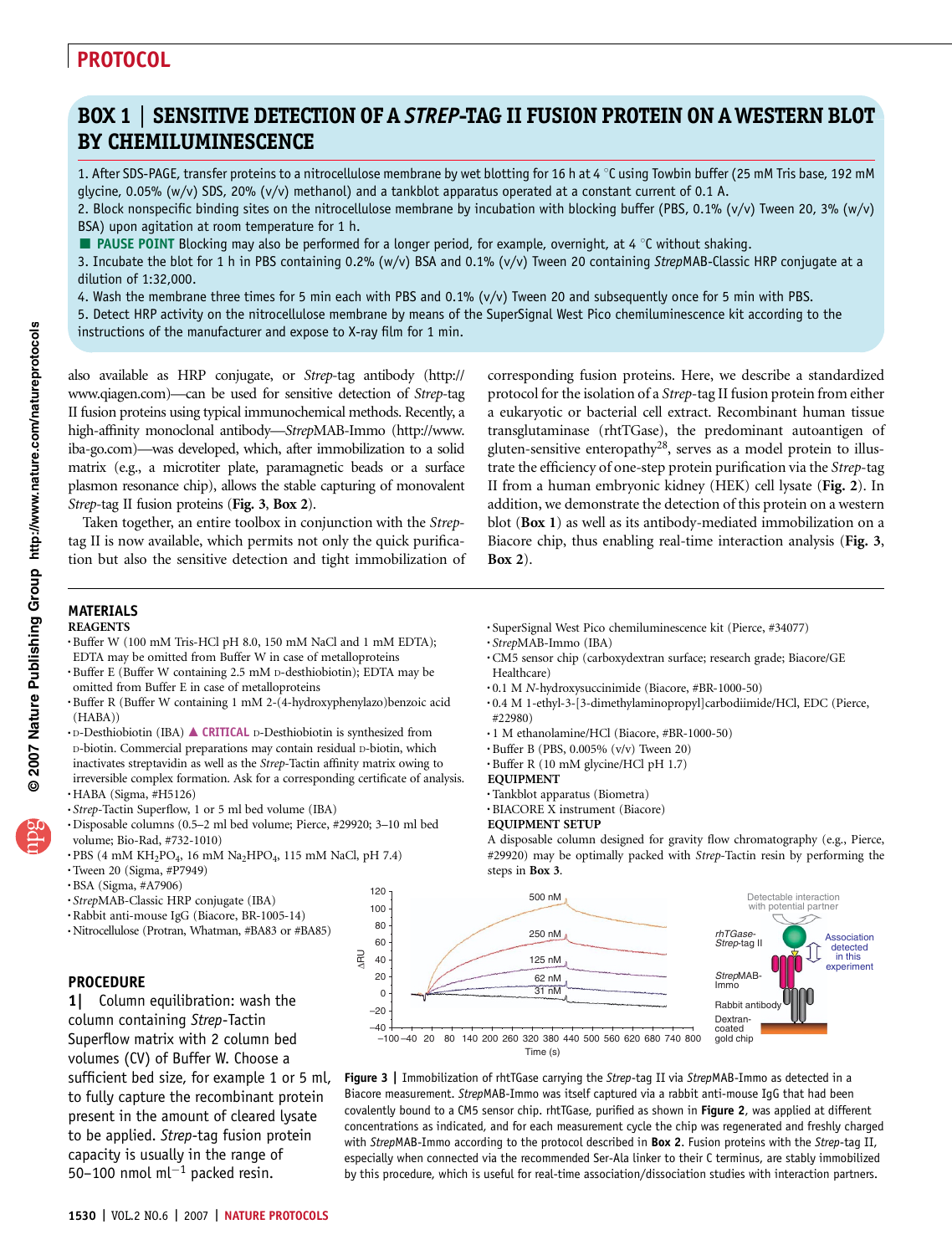### BOX 2 | ANTIBODY-MEDIATED IMMOBILIZATION OF A STREP-TAG II FUSION PROTEIN ON A BIACORE CM5 SENSOR CHIP

▲ CRITICAL STEP It should be noted that for high-affinity recognition by StrepMAB-Immo, the eight-residue Strep-tag II sequence should be preceded by the N-terminal amino-acid doublet "Ser-Ala," as it is usually encoded on available expression vectors for C-terminal Strep-tag II fusion proteins.

1. Set up the BIACORE X instrument at a flow rate of 5  $\mu$ l min $^{-1}$  using running Buffer B.

2. Activate the chip surface by injection of 1:1 EDC/NHS (see REAGENTS) for 7 min.

3. Immobilize the antibody by injection of 50 µg ml $^{-1}$  StrepMAB-Immo, diluted (from a 1 mg ml $^{-1}$  stock solution) into 10 mM Na-acetate pH 4.5, for 7 min.

4. Deactivate residual reactive groups by injecting ethanolamine/HCl for 7 min. Using this procedure, a signal of typically around 15,000 RU (approximately 15,000 pg mm<sup>-2</sup>, corresponding to 0.1 pmol antibody) is generated owing to the immobilization of StrepMAB-Immo. The CM5 sensor chip is now ready for capturing by applying a Strep-tag II fusion protein in Buffer B.

OPTION: Owing to the high affinity of StrepMAB-Immo for Strep-tag II fusion proteins, it may not be possible to regenerate the chip without loss of binding activity. In this case, the following protocol for indirect immobilization is recommended.

1. Activate the surface by injection of EDC/NHS (1:1) for 7 min as above.

2. Immobilize rabbit anti-mouse IgG, diluted at a concentration of 50  $\mu$ g ml $^{-1}$  (from a 1 mg ml $^{-1}$  stock solution), into 10 mM Na-acetate pH 5.0, for 7 min.

3. Block residual reactive groups by injection of ethanolamine/HCl for 7 min. Using this procedure, a signal of typically around 6,000 RU (approximately 6,000 pg mm<sup>-2</sup>, corresponding to 0.04 pmol antibody) is generated owing to the immobilization of the rabbit anti-mouse IgG. The CM5 sensor chip is now ready for reversible capturing of the StrepMAB-Immo.

4. Apply 35  $\mu$ l *Strep*MAB-Immo, diluted to 25  $\mu$ g ml $^{-1}$  in Running Buffer B, for 7 min.

5. Usually, a signal of typically around 500 RU is generated owing to the immobilization of StrepMAB-Immo. The chip is now ready to capture a Strep-tag II fusion protein and to subsequently record a sensorgram of the interaction between such a Strep-tag II fusion protein and a cognate ligand.

6. Perform a series of sensorgrams at different ligand concentrations using the same chip by regenerating the chip with a pulse of Regeneration Buffer R for 3 min, followed by first charging with StrepMAB-Immo again and then immobilizing the Strep-tag II fusion protein.

2| Column loading: apply the cleared lysate prepared after expression of the recombinant Strep-tag II fusion protein in bacterial (cf. Box 4) or mammalian cells (Box 5) to the affinity column. Use a flow rate of 0.5 CV min<sup>-1</sup> for all steps as starting condition (in case of 1 ml or smaller bed volume, a higher flow rate of 1 CV min<sup>-1</sup> may be applied). Work at a temperature that assures stability of the target protein, preferentially 4  $\degree$ C.

▲ CRITICAL STEP When using gravity flow columns that cannot run dry owing to a built-in stop flow mechanism (e.g., Pierce #29920), the liquid should be completely drained before the next step. This is especially recommended for the cleared lysate, where care should be taken that no residue is left in the column reservoir before application of Buffer W.

## BOX 3 | PACKING A DISPOSABLE COLUMN WITH STREP-TACTIN RESIN

1. Equilibrate Buffer W and the wet Strep-Tactin resin to ambient temperature.

- 2. Close the column with the bottom cap, fill it with Buffer W up to the upper reservoir section, float a porous disc on top of the liquid and push it to the column bottom with a suitable glass rod or the blunt end of a Pasteur pipette.
- 3. Decant Buffer W, fill the column with a desired volume of Strep-Tactin slurry (e.g., 2 ml of a 50% suspension), allow any air bubbles that may have formed to ascend by gentle stirring and open the column by removing the bottom cap.
- 4. Shortly before the resin has fully settled, close the column with the bottom cap again and carefully overlay the resin with Buffer W up to the lower rim of the reservoir section, that is, ca. 2 ml.
- 5. Let the residual resin settle by gravity.
- 6. Float another porous disc on top of the liquid and carefully push it on top of the resin.

7. Fill the entire column, including the reservoir, with Buffer W, remove the bottom cap, drain to a residual volume of ca. 1 ml and close the outlet again with the bottom cap.

8. Let the column stand for 24 h. The resin will slightly contract during this period and a small void will form between the upper porous disc and the resin.

9. Readjust the upper porous disc. Any superfluous volume between the upper disc and the gel bed causes a gradient during buffer changes at the different chromatographic steps, which reduces purification efficiency.

10. To use the column for purification, drain any Buffer W and apply the cleared lysate containing the Strep-tag II fusion protein. For storage, fill the column with Buffer W up to the lower rim of the reservoir section and close it by applying first the bottom cap and then the top cap. If microbial growth is a problem,  $0.02\%$  (w/v) NaN<sub>3</sub> may be added as a preservative to Buffer W.

*!* CAUTION For opening a sealed column, always remove the top cap first, otherwise air will be soaked into the column bed.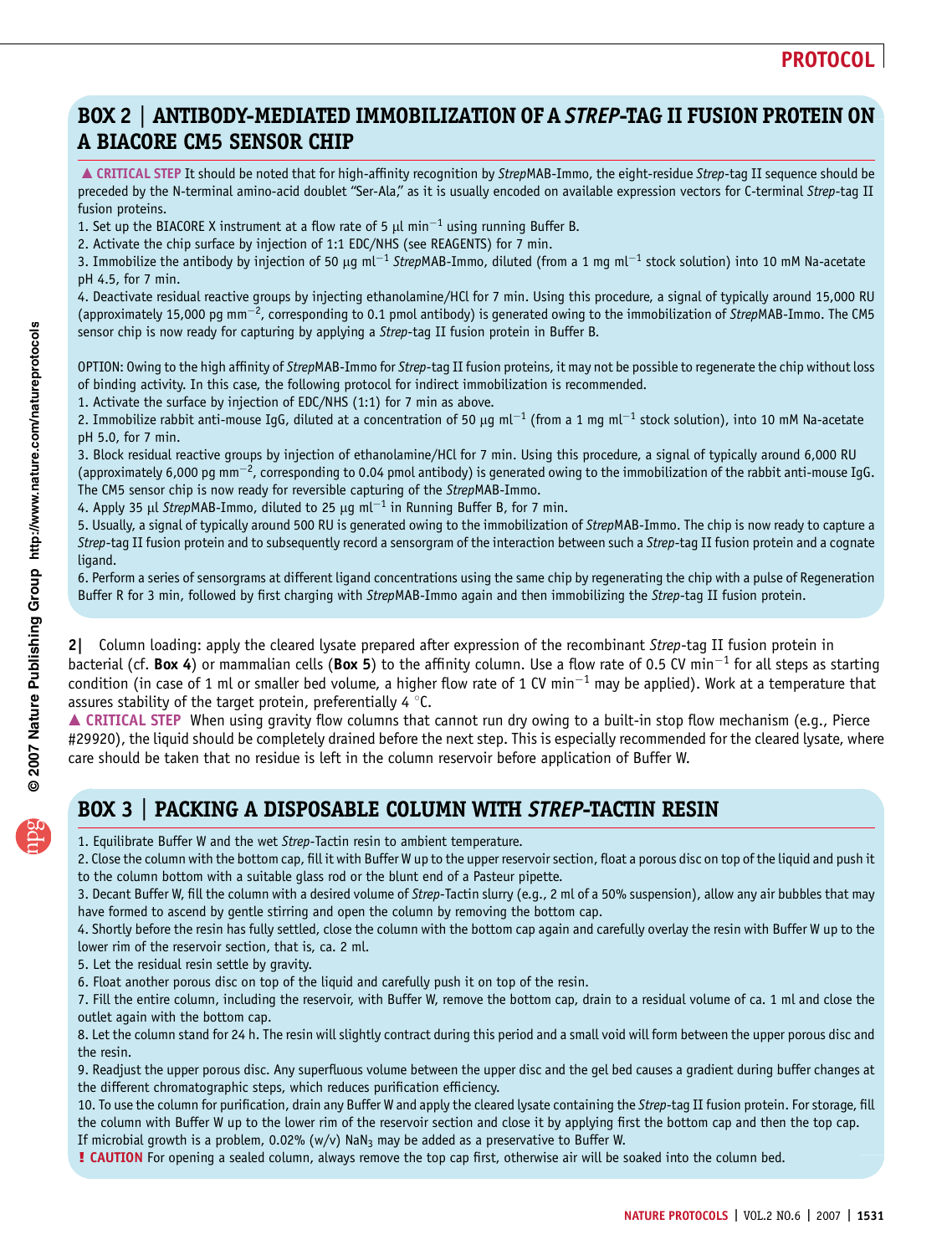## BOX 4 | CYTOPLASMIC EXPRESSION OF A STREP-TAG II FUSION PROTEIN IN ESCHERICHIA COLI AND PREPARATION OF A CLEARED CELL LYSATE

### Protein expression

Numerous plasmids for the expression of Strep-tag II fusion proteins are available from various companies (IBA, Novagen, Qiagen). Most of them carry the b-lactamase (ampicillin resistance) gene as selectable marker and expression is controlled by the tightly regulated tetracycline promoter/operator<sup>15</sup>. Hence, we describe here expression by means of such a plasmid<sup>1</sup>.

1. Preculture: inoculate 2 ml of Luria–Bertani medium (LB)<sup>33</sup> containing 100 µg ml<sup>-1</sup> ampicillin with a fresh colony harboring the expression plasmid and shake overnight (200 r.p.m.) at 37  $\degree$ C.

▲ CRITICAL STEP The colony should not be older than 1 week. Do not inoculate from glycerol stocks. The yield of soluble, functional protein may be substantially increased by lowering the growth temperature to between 22 and 30  $\degree$ C. Take care that cells do not reach the

stationary phase for extended periods before inoculation of the main culture, especially when using ampicillin as antibiotic for selection. Ampicillin is rapidly hydrolyzed by the periplasmic  $\beta$ -lactamase and selection pressure is thus abolished. This aspect is even more important if expression plasmids with leaky promoters such as the lac promoter are used and the encoded protein has a toxic effect on the host cell.

2. Culture for expression: inoculate 100 ml LB medium containing 100 µg ml $^{-1}$  ampicillin with 1 ml of the preculture and shake at 37 °C or, if appropriate, at a lower temperature.

3. When the OD<sub>550</sub> reaches 0.5–0.6, add 10  $\mu$ l of an anhydrotetracycline (aTc) stock solution (2 mg ml $^{-1}$  aTc dissolved in ethanol).

4. Shake for 1 h in the case of expression at 37 °C or for 3 h when using a temperature of 30 °C or lower.

▲ CRITICAL STEP Optimal duration of induction is dependent on the individual recombinant protein and on whether cytoplasmic or periplasmic expression is intended. Thus, the period recommended above can often be optimized and may reach up to 16 h (overnight).

### Preparation of a cleared lysate

1. Harvest the 100 ml culture by centrifugation (4,500g, 15 min, 4  $^{\circ}$ C) and resuspend cells with 1 ml Buffer W. Add protease inhibitors if necessary.

PAUSE POINT As it may be difficult to resuspend partially lysed cells, which usually happens when directly freezing the pellet, it may be advantageous to store the cells in suspension at  $-20$  °C or a lower temperature.

2. Lyse cells via sonication or by means of a French press while chilling.

▲ CRITICAL STEP Take care that the suspension does not get warm, which may denature proteins or activate proteases. Lysis should be as complete as possible, for example by means of repeated passages through the French pressure cell, and may be monitored according to the optical density at 590 nm using the formula % lysis  $=(1-00_{590}^\mathrm{sonicate}/00_{590}^\mathrm{suspension})\times$  100.

3. Add DNase (5 µg ml $^{-1}$ ) or Benzonase to degrade high molecular weight DNA or RNA if the lysate is still viscous and incubate on ice for 15 min. 4. As an alternative to Steps 2 and 3, lyse cells chemically with commercial lysis buffers. For example, B-Per (Pierce #78243) has been shown to be compatible with Strep-tag purification in case of Staphylococcus aureus GAPDH and chicken ovalbumin and Bug Buster (EMD Biosciences #70584) was used in the context of a recombinant Fab fragment carrying the Strep-tag II. IBA-Lyse (IBA #2-1017) is another chemical lysis buffer, which has been specially developed for Strep-tag affinity purification.

▲ CRITICAL STEP Such buffers usually contain a mild detergent, DNase, lysozyme and EDTA. Although chemical lysis is more reproducible than sonication, some of these additives may cause problems with protein integrity and subsequent assays.

5. Centrifuge in a benchtop microfuge (13,000 r.p.m., 4 °C, 15 min) to remove cell debris and transfer the resulting clear supernatant into a clean vessel. Take an aliquot (2  $\mu$ l) for SDS-PAGE analysis and store it at  $-$  20 °C or below.

**PAUSE POINT** The supernatant can be stored at  $-20$  °C or below until affinity chromatography. Before affinity chromatography, it should be thoroughly centrifuged again or passed through a 0.4 µm sterile filter to protect the affinity column from aggregates that may have formed.

3| Column washing: after the cell extract has completely entered the column, wash with 5 CV Buffer W (in case of a gravity flow column, five batches of 1 CV each should be applied) and collect the eluate in fractions of 1 CV. Apply 2  $\mu$ l of the first washing fraction and 20 µl of each subsequent fraction to an analytical SDS-PAGE.

4| Protein elution: elute the recombinant Strep-tag II fusion protein with 3 CV (six times 0.5 CV in case of a gravity flow column) Buffer E and collect the eluate in fractions of 0.5 CV. Analyze 20 µl samples of each fraction by SDS-PAGE. The purified Strep-tag II fusion protein usually elutes in the 2nd to 5th fraction. If necessary, remove p-desthiobiotin and EDTA from the purified recombinant Strep-tag II fusion protein by dialysis or by using disposable desalting columns.

5| Column regeneration: in a first step, remove p-desthiobiotin from the column by washing with 15 CV Buffer R. Buffer R contains HABA, whose red-colored hydrazone isomer gets complexed at the biotin-binding site of Strep-Tactin<sup>29</sup>. In this manner, p-desthiobiotin removal is accelerated by preventing rebinding. Full color change of the column bed to red indicates completion of this process. In the final step, remove HABA by washing with 8 CV Buffer W. After destaining, the column is ready for the next purification run.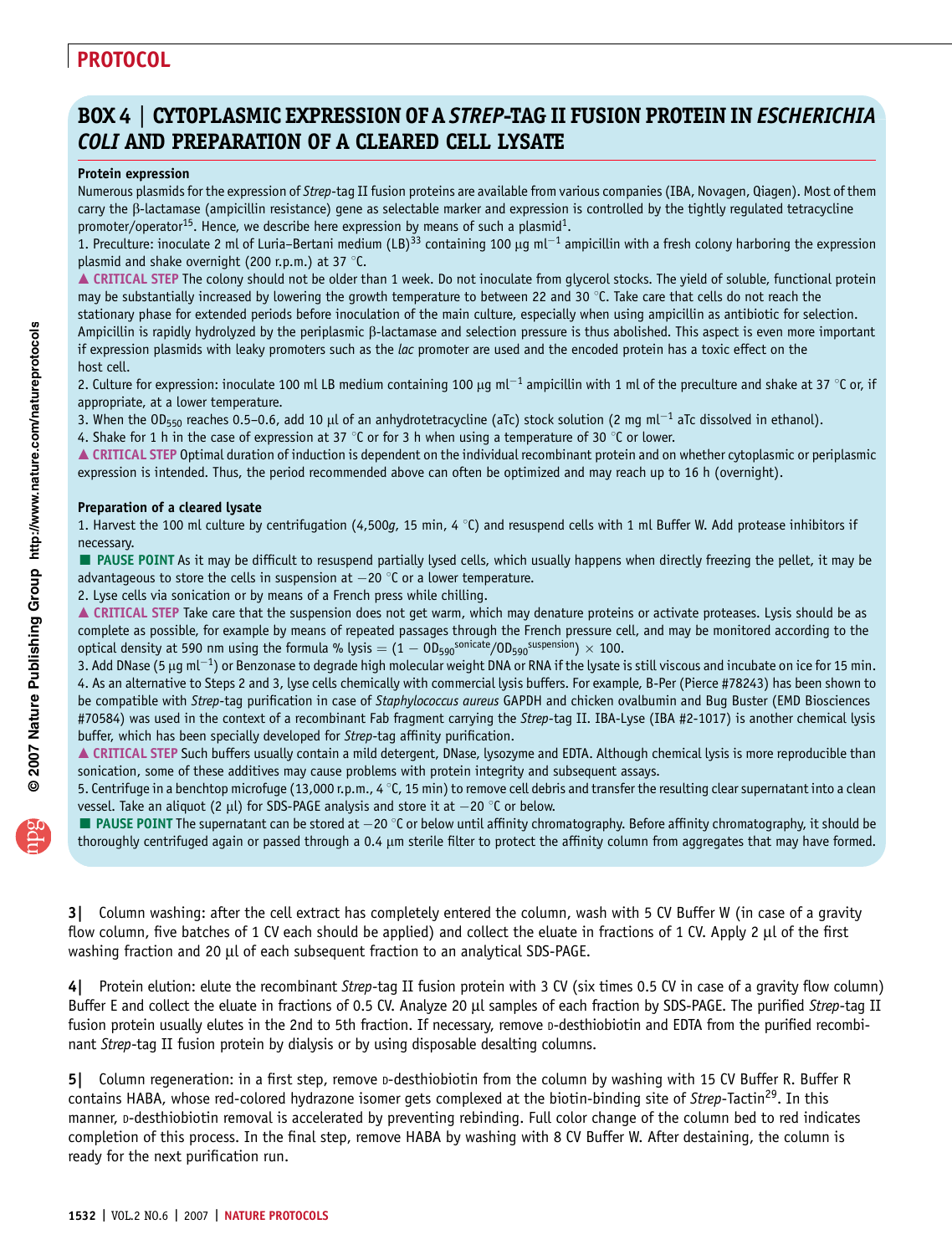## BOX 5 | EXPRESSION OF A STREP-TAG II FUSION PROTEIN IN EUKARYOTIC CELL CULTURE AND PREPARATION OF A CLEARED CELL LYSATE

#### Protein expression

There exist various strategies for expression of proteins in mammalian cells. While transient expression is fast and may lead to good expression yields—as far as episomal plasmid propagation is possible when using suitable expression plasmids in combination with appropriate host cells and antibiotic selection (see for example, Fig. 2)—the generation of a stable expression cell line is recommendable if higher reproducibility from batch to batch is desired.

1. Propagate cells in the appropriate medium. Transfect at least  $10^9$  cells for transient protein expression or harvest a similar amount of stably transfected cells if preparation of the recombinant protein in the milligram range is desired.

### Preparation of a cleared lysate

1. Centrifuge the cells as appropriate and resuspend them in 4 ml Buffer W per  $10^9$  cells. In general, addition of protease inhibitors such as Complete protease inhibitor tablets, EDTA-free (Roche #1873580) is recommended.

2. Lyse cells by repeated freeze/thaw cycles: freeze cells in liquid nitrogen and thaw them in a 37 °C water bath; repeat this cycle five times. 3. Shear DNA by passing the lysate four times through an 18-gauge needle. If the lysate is very viscous, add RNase (10  $\mu$ g ml $^{-1}$ ) and DNase (5  $\mu$ g ml<sup>-1</sup>) and incubate on ice for 15 min.

**A CRITICAL STEP** Note that various protocols are available for eukaryotic cell lysis. Milder methods can help to keep cell compartments intact, which may be desirable if proteolytic degradation is a problem.

4. Centrifuge lysate at 3,000g for 15 min at 4 °C to pellet the cellular debris and transfer the clear supernatant into a clean vessel. Take an aliquot (10  $\mu$ l) for SDS-PAGE analysis and store it at  $-20$  °C or below. Depending on the individual case, higher g values may be necessary to remove the aggregates and fully clear the lysate.

**PAUSE POINT** The supernatant can be stored at  $-20$  °C or below until affinity chromatography. After thawing and before affinity chromatography, it should be centrifuged again as above.

### **• TIMING**

Preparation of a cleared lysate as applicable (Boxes 4 and 5): 60–90 min Column chromatography, including regeneration: 30–60 min

### *?* TROUBLESHOOTING

#### Low protein yield

The volume of the lysate should be between 0.5 and 10 CV, maximally up to 20 CV. Extracts of large volumes with the recombinant protein at low concentration may cause reduced yields, owing to leaching, and should thus be concentrated before chromatography. However, care should be taken that no protein precipitate is formed in the lysate. If quantification is possible, a content between 50 and 100 nmol of the recombinant Strep-tag II fusion protein in the cleared lysate per 1 ml Strep-Tactin Superflow matrix is optimal.

Check the pH of the cleared lysate and also of Buffer W. Below pH 7, the Strep-taq II exhibits reduced affinity for streptavidin or Strep-Tactin owing to protonation of its central His residue<sup>30</sup>. In fact, the Strep-tag II fusion protein may be eluted at pH 5.0 as an alternative to competition with p-desthiobiotin.

Strep-Tactin columns become inactivated by p-biotin. Such inactivation is indicated during the regeneration process with HABA<sup>29</sup> if the upper zone of the column does not turn red. In this case, check whether the cleared lysate is contaminated with free biotin. Cytosolic extracts usually do not contain significant amounts of free biotin, in contrast to synthetic culture media for mammalian cells. For example, the widely used Eagle basal medium contains 1 mg liter $^{-1}$  biotin<sup>31</sup>. Thus, biotin contamination may originate from insufficient removal of media components after cell harvest.

### Biotinylated protein contamination

Covalently biotinylated host proteins, for example, the biotin carboxyl carrier protein of  $E.$   $coli<sup>32</sup>$ , are present in cytosolic extracts at very low amounts and should not cause a marked reduction of resin capacity. Because biotin binds by several orders of magnitude more tightly to Strep-Tactin than the Strep-tag II peptide, these proteins will stay bound to the column and not elute together with the Strep-tag II fusion protein. However, the situation can change after repeated use of the column. Then small amounts of biotinylated proteins may coelute. Such small amounts are almost not detectable in Coomassie-stained SDS-PAGE but may become visible on western blots. Biotinylated host proteins can, however, be efficiently masked by the addition of avidin to the cleared lysate<sup>1,2</sup>. This may result in a precipitate, which has to be removed by centrifugation before affinity chromatography. As a rule of thumb, apply a twofold molar excess of avidin (calculated for the monomer) with respect to the biotinylated host protein(s). A cleared lysate of E. coli derived from a 1 liter culture with  $OD_{550} = 1$  contains approximately 1 nmol biotin carboxyl carrier protein. Masking of biotinylated host proteins by avidin may be particularly helpful to reduce background in protein–protein interaction studies<sup>22</sup>.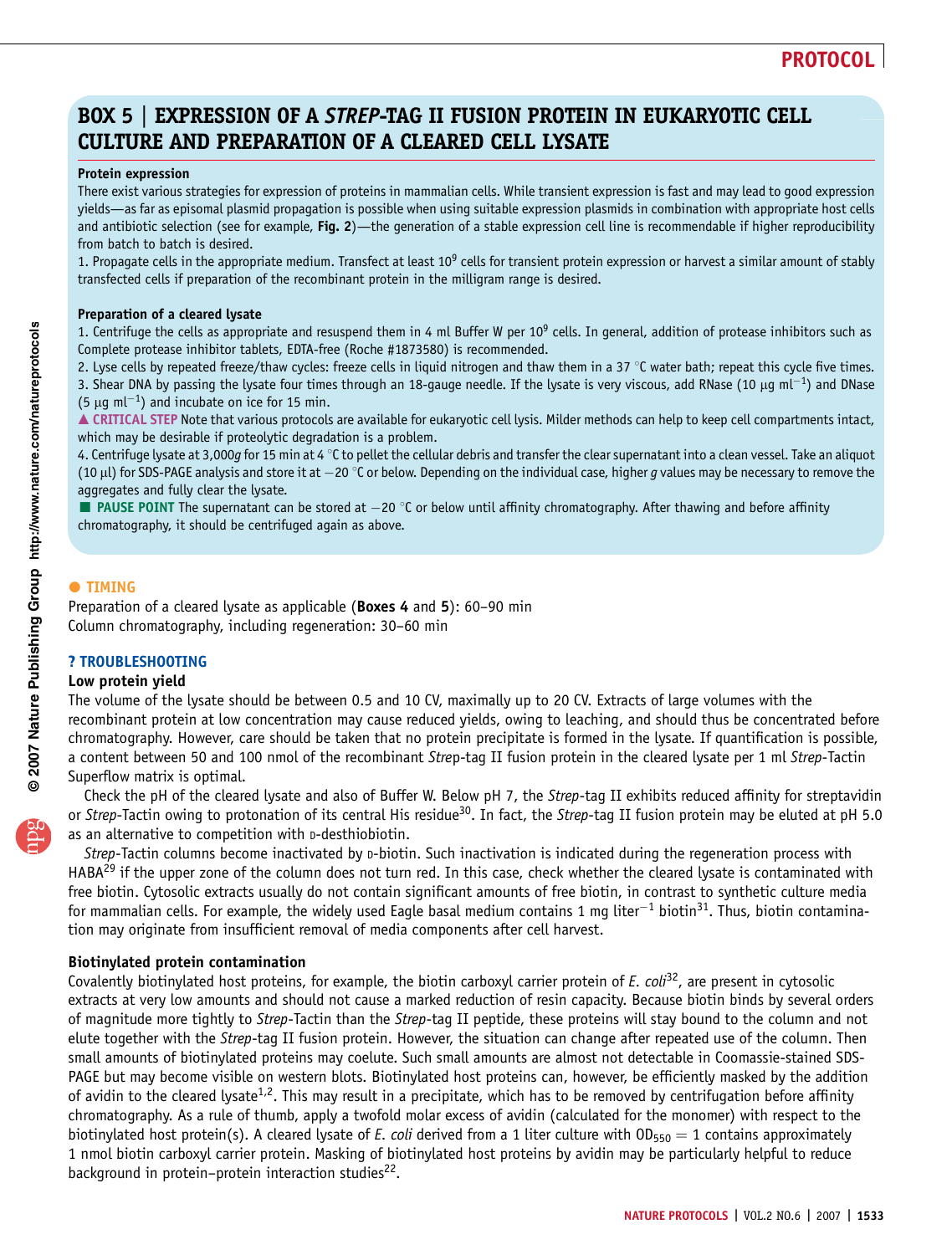### Low flow rates

When the packed column was stored at 4  $\degree$ C but chromatography is intended at room temperature (20–25  $\degree$ C), take care that the column is washed immediately with Buffer W adapted to ambient temperature. Otherwise, air bubbles may form in the column bed and impair flow rates such that the

### Impurities resulting from host cell proteins

column has to be repacked as described in Box 3.

Strep-tag affinity chromatography leads to very high enrichment factors, yielding purities of up to greater than 99% in a single step. Thus, if present, impurities are generally caused by host proteins interacting with the recombinant Strep-tag II fusion protein itself. Depending on the nature of these specific or nonspecific interactions, which may be ionic, metal ion-induced, hydrophobic or even covalent, for example, via disulfide bond formation, impurities may be avoided by adding—to the cell lysate and/or to Buffer W—higher concentrations of NaCl, EDTA, mild detergents or reducing agents, respectively (cf. Table 1). To test whether an additive has the desired effect and to optimize its concentration, apply increasing concentrations of a corresponding solution to the column directly after the protein lysate application and washing step and collect the eluate for each concentration, using 1 CV per step. SDS-PAGE analysis will reveal whether the impurities can be selectively eluted and which additive concentration will be tolerated by the Strep-tag:Strep-Tactin interaction for the protein of interest.

### ANTICIPATED RESULTS

With the protocol described, usually 1–2 mg of a mid-sized protein (ca. 20 kDa) can be obtained with a purity greater than 95% by using a 1 ml bed volume affinity column. Performance of the standard procedure is illustrated in Figure 2 (and Box 1) for the purification of rhtTGase using a 5 ml Strep-Tactin gravity flow column. The Strep-tag II has been used successfully in numerous examples for the efficient purification of all types of proteins including membrane proteins. As a broad spectrum of buffer additives is possible (Table 1), the prerequisites for purifying most proteins under

**TABLE 1** Reagents and their concentrations for purification of several Strep-tag (II) fusion proteins with concentrations up to the values mentioned.

| Reagent                                    | Concentration |
|--------------------------------------------|---------------|
| <b>Reducing agents</b>                     |               |
| <b>DTT</b>                                 | 50 mM         |
| β-Mercaptoethanol                          | 50 mM         |
| Non-ionic detergents                       |               |
| $C_8E_4$                                   | max. 0.88%    |
| $C_{10}E_5$                                | 0.12%         |
| $C_{10}E_6$                                | 0.03%         |
| $C_{12}E_{8}$                              | 0.005%        |
| $C_{12}E_9$ (Thesit)                       | 0.023%        |
| $Decyl-\beta$ - <sub>D</sub> -maltoside    | 0.35%         |
| $N$ -dodecyl- $\beta$ -p-maltoside         | 0.007%        |
| $N$ -nonyl- $\beta$ - $D$ -glucopyranoside | 0.2%          |
| $N$ -octyl- $\beta$ -p-glucopyranoside     | 2.34%         |
| Triton X-100                               | 2%            |
| Tween 20                                   | 2%            |
| Ionic detergents                           |               |
| N-lauryl-sarcosine                         | 2%            |
| N-octyl-2-hydroxy-ethylsulfoxide           | 1.32%         |
| SDS, sodium N-dodecyl sulfate              | 0.1%          |
| Zwitter-ionic detergents                   |               |
| <b>CHAPS</b>                               | 0.1%          |
| N-decyl-N,N-dimethylamine-N-oxide          | 0.034%        |
| N-dodecyl-N,N-dimethylamine-N-oxide        | 0.13%         |
| Other additives                            |               |
| Ammonium sulfate $(NH_4)_2SO_4$            | 2 M           |
| CaCl <sub>2</sub>                          | max. 1 M      |
| <b>EDTA</b>                                | 50 mM         |
| Ethanol                                    | 10%           |
| Guanidine/HCl                              | max. 1 M      |
| Glycerol                                   | max. 25%      |
| Imidazole                                  | max. 250 mM   |
| MqCl <sub>2</sub>                          | 1 M           |
| NaCL                                       | 5 M           |
| Urea                                       | max. 1 M      |

The label ''max.'' indicates an upper limit and even higher concentrations may be possible. Nevertheless, these values should be considered merely as a recommendation. As binding strength depends on steric accessibility and the protein context of the Strep-tag II, compatible working concentrations may vary considerably for individual proteins.

quasi-native conditions can usually be fulfilled. The method is compatible with almost any expression host, probably because the Strep-tag II is an artificial sequence, which does not interfere with cellular processes.

The Strep-tag affinity chromatography can be easily adjusted in scale without changing its general characteristics. Once optimal loading of the resin with the recombinant Strep-tag II fusion protein has been determined at a particular scale—such as the one described in our protocol—up- or downscaling may be simply achieved by multiplying all parameters with the desired factor. If, for example, ten times the amount of recombinant protein has to be purified, just use ten times the amount of cleared lysate and a column having ten times the bed volume of the initial column. Washing the column with 5 CV Buffer W is generally sufficient and protein elution is accomplished by applying 3 CV Buffer E (take fractions of 0.5 CV). The recombinant Strep-tag II fusion protein usually elutes in fractions 2–5, with most of the recombinant protein ( $>80\%$ ) present in fractions 3 and 4.

When performing protein purification on a case-by-case basis, the use of gravity flow columns is advantageous as no setup of specialized equipment is necessary. Also, a gravity flow column equipped with appropriate filter discs needs no observation as it cannot run dry and application of surplus washing buffer is impossible. In our laboratories, gravity flow columns with bed volumes between 0.2 and 50 ml are in operation for routine purification up to the 100 mg range. Nevertheless, Strep-Tactin affinity matrix packed in pressure-resistant cartridges for purification on HPLC/FPLC workstations is available as well. After the workstation is set up, the Strep-tag II fusion protein purification run can be completed in several minutes. Thus, the use of